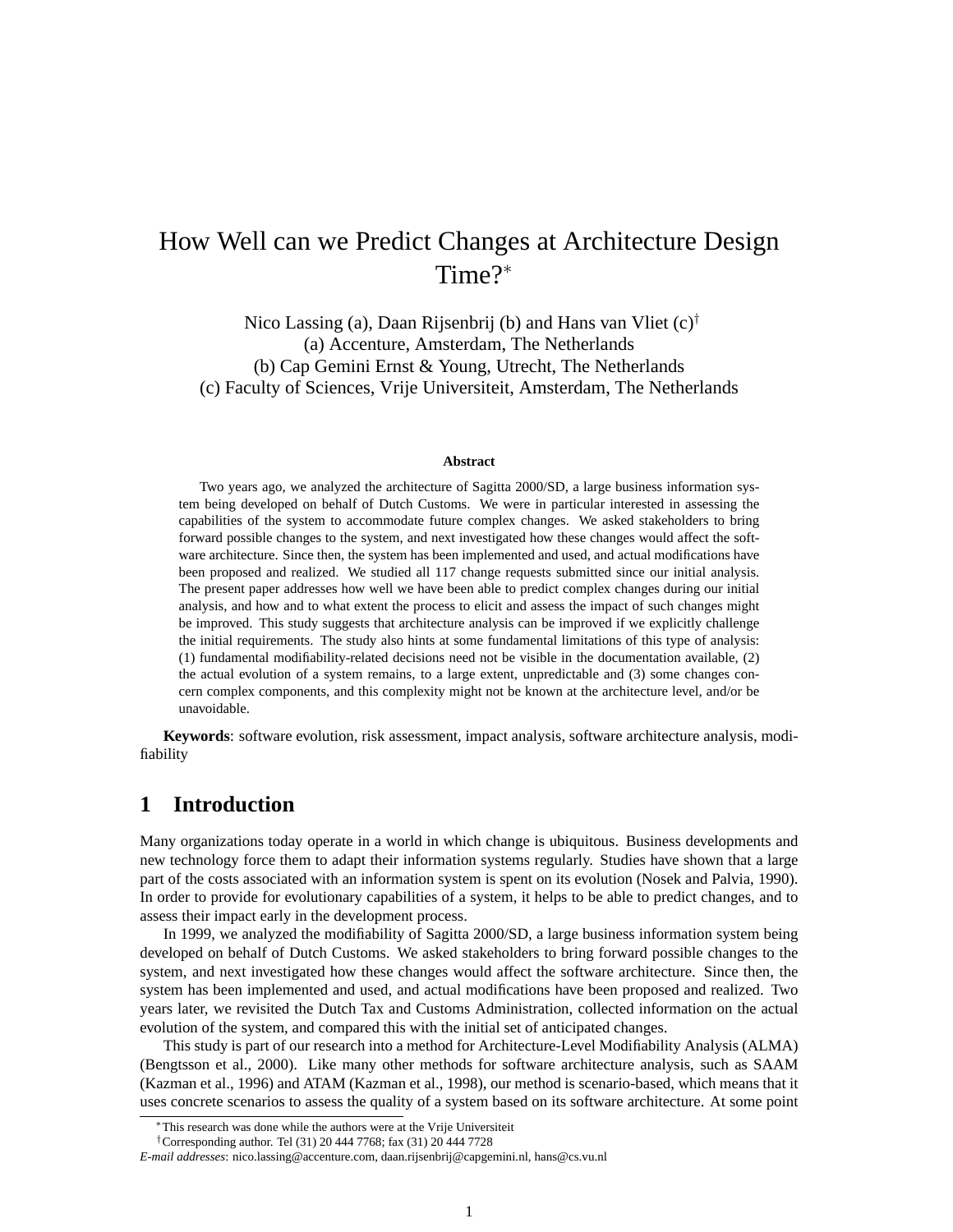in the analysis, these scenarios are elicited from the stakeholders, and the software architecture is analyzed to determine their impact. The scenarios describe future uses of the system, uses not yet accounted for in the requirements. We term these *change scenarios*, as opposed to operational scenarios which do refer to the requirements.

The change scenario elicitation process is tricky. The type of change scenarios we are interested in depends on the goal of our analysis. If our goal is to predict the future maintenance cost of the system, we are interested in identifying change scenarios that are likely to occur during the operational life of the system. If our goal is to identify the risks of the architectural choices made, we are interested in scenarios which are particularly difficult to accomplish. How then do we know we have elicited the right scenarios? How do we know we have identified enough scenarios? And, since the system we are investigating hasn't been implemented yet, how do we determine the impact of these changes on the system?

In our research, we are interested in identifying architectural risks. We are thus interested in *complex* change scenarios. To help structuring the scenario elicitation process, we use a framework with categories of change scenarios which we have found to be complex at the architecture level. This framework is used to classify change scenarios as well as to probe stakeholders to formulate change scenarios. In this paper we discuss the validity of this framework. The aim of this validation is to gain insight in the predictive value of the results delivered by our analysis. This helps us understand the possibilities and limitations of architecture-level modifiability analysis, and offers handles for improvement. The validation also gives general insight in the limitations of architecture-level modifiability analysis. To the best of our knowledge, this is the first longitudinal study addressing this.

The remainder of the paper is divided into seven sections. Section 2 addresses the role of scenarios in software architecture analysis. In section 3 we give an overview of ALMA, our generic method for Architecture-Level Modifiability Analysis. In section 4 we give a brief introduction to Sagitta 2000/SD and its software architecture. Section 5 discusses the change request data used as input to this validation study. Section 6 discusses how well we were able to *predict* complex changes, while section 7 discusses how well we were able to predict *complex* changes. Section 8 contains our conclusions.

### **2 Scenarios in Software Architecture Analysis**

Different techniques can be used for software architecture analysis. In (Abowd et al., 1997), a distinction is made between questioning techniques, which are qualitative in nature, and measurement techniques, which provide quantitative information. The first group includes scenarios, questionnaires and checklists. The latter group includes metrics and simulations. Most methods for software architecture analysis use scenarios, including the Software Architecture Analysis Method (SAAM) (Kazman et al., 1996), the Architecture Tradeoff Analysis Method (ATAM) (Kazman et al., 1998), the methods discussed in (Bengtsson and Bosch, 1999) and (Lassing et al., 1999), and ALMA, the Architecture-Level Modifiability Analysis method presented in (Bengtsson et al., 2000).

One of the reasons for using scenarios in architecture analysis is that they are very flexible; scenarios can be used for evaluating almost any quality attribute. For instance, we can use scenarios that represent requirement changes to analyze modifiability, scenarios that represent threats to analyze security, or scenarios that represent failures to analyze reliability. In addition, scenarios are usually very concrete, enabling us to make detailed statements about their effect.

Software architecture analysis is not the only area of software development in which scenarios are used; a number of other disciplines have adopted scenarios as well. In (Antón and Potts, 1998), an overview is given of the use of scenarios in software development. They distinguish two ways in which scenarios can be used in software development. The first is to use scenarios to represent the operations of some proposed system. The other is to use scenarios to describe and envisage future uses of the system. Scenarios of the former type are called operational scenarios and scenarios of the latter type evolutionary scenarios.

Most disciplines use operational scenarios. In object-oriented analysis and design (Jacobson et al., 1993), for instance, operational scenarios are used to demonstrate the interaction between software components in response to certain stimuli. In requirements engineering ((Sutcliffe et al., 1998), (Filippidou, 1998), (Weidenhaupt et al., 1998)), operational scenarios are used to capture operations of the systems that can be discussed with the system's users. And in human-computer interaction (HCI) (Carroll and Rosson,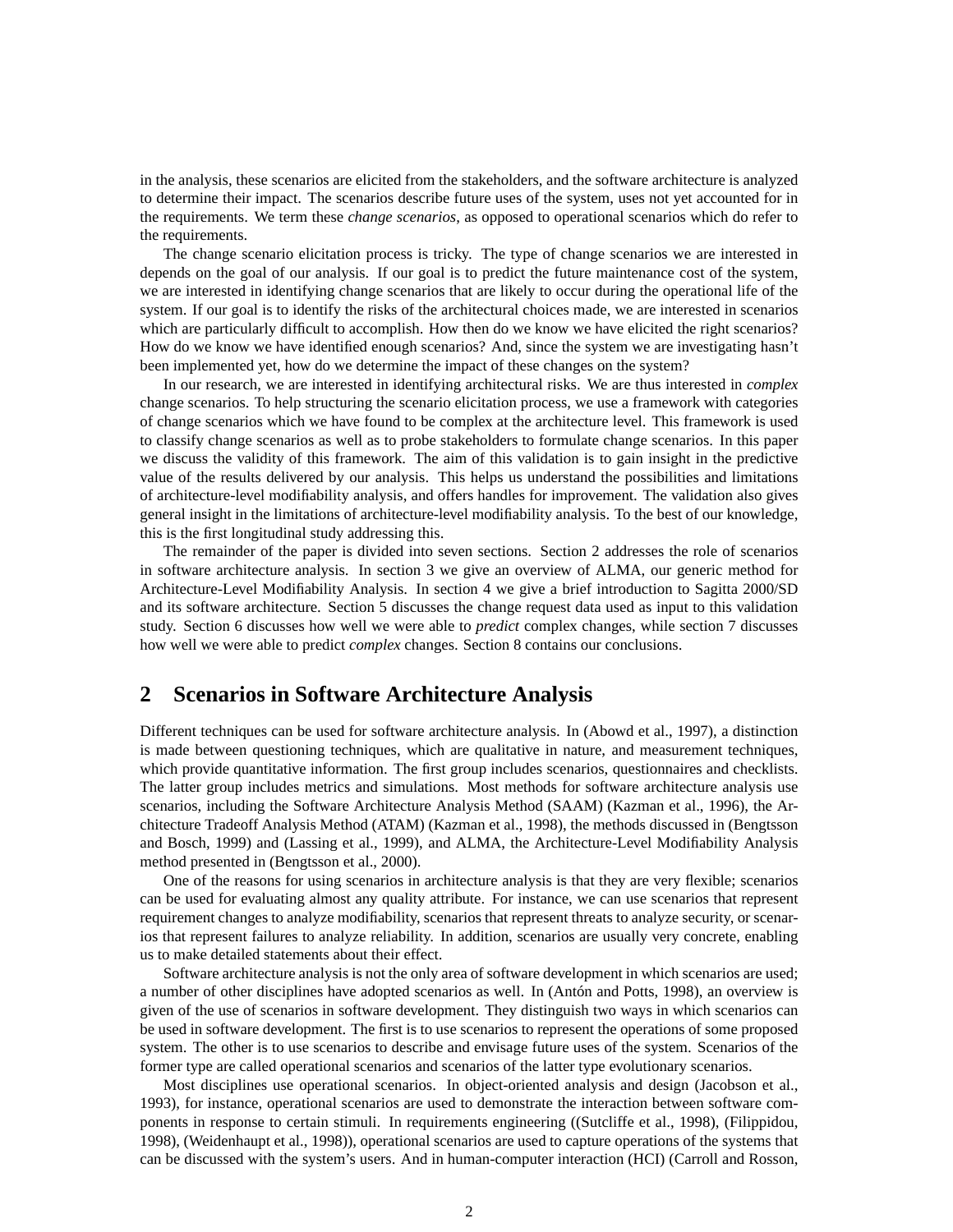1992), operational scenarios are used to represent the interactions that users may have with the system when performing certain tasks.

However, evolutionary scenarios are also used. In (Ecklund et al., 1996), for instance, evolutionary scenarios are used to record future requirements on a system. They call these *change cases*.

For software architecture analysis both operational and evolutionary scenarios are used. Operational scenarios are used by the analyst to demonstrate how the software architecture satisfies its requirements. They are called direct scenarios in SAAM and use case scenarios in ATAM. Evolutionary scenarios, on the other hand, are used to explore how well an architecture is suited for future uses of the system. SAAM calls these indirect scenarios, and ATAM calls them growth scenarios or exploratory scenarios. ALMA only uses evolutionary scenarios. In this paper, we refer to them as *change scenarios*.

Change scenarios build on the basic principle introduced in (Parnas, 1972). To evaluate the modularization of a system, Parnas describes circumstances under which the system's design decisions may change and explores how these circumstances influence the system. The description of such a circumstance is a change scenario. Change scenarios thus do not concern the requirements for the *first* version of the system. Rather, they concern the requirements for *subsequent* versions.

In software architecture analysis, scenarios are usually represented much less elaborately than in requirements engineering. Our change scenarios are not described in narrative stories with episodes, goals, roles, etc. Rather, scenarios in software architecture analysis tend to be one-sentence descriptions, closer to vignettes (Kazman et al., 1996). The amount of detail given should be sufficient to enable the analyst to determine its impact on the architecture under investigation. A number of examples of the use of this type of change scenario in software architecture analysis is given in subsequent sections.

## **3 Architecture-Level Modifiability Analysis (ALMA)**

The generic method for modifiability assessment of software architecture that we advocate is based on the Software Architecture Analysis Method (SAAM) (Kazman et al., 1996). Like SAAM, ALMA is scenariobased, which means that we use concrete changes to assess the modifiability of a system, based on its software architecture. The main difference between ALMA and SAAM is that SAAM does not explicitly address the need for differences in the techniques depending on the goal of the analysis. In ALMA, this is an essential part, and the need to clearly identify the goal of the analysis, and to only have one goal for each analysis, is emphasized.

ALMA consists of five steps. These steps are not always performed in the indicated sequence, it is often necessary to iterate over the various steps. The steps are:

- 1. Set goal: determine the aim of the analysis
- 2. Describe software architecture: give a description of the relevant parts of the software architecture
- 3. Elicit change scenarios: find the set of relevant change scenarios
- 4. Evaluate change scenarios: determine the effect of the set of change scenarios
- 5. Interpret the results: draw conclusions from the analysis results

We give a brief overview of the steps of ALMA. A more elaborate discussion of the full method is given in (Bengtsson et al., 2000).

#### **3.1 Goal setting**

The first step to take in software architecture analysis of modifiability is to set the analysis goal. The goal determines the type of results that will be delivered by the analysis. In addition, the goal influences the choice of techniques to be used in subsequent steps. Different goals ask for different techniques. With respect to modifiability, the following goals can be pursued: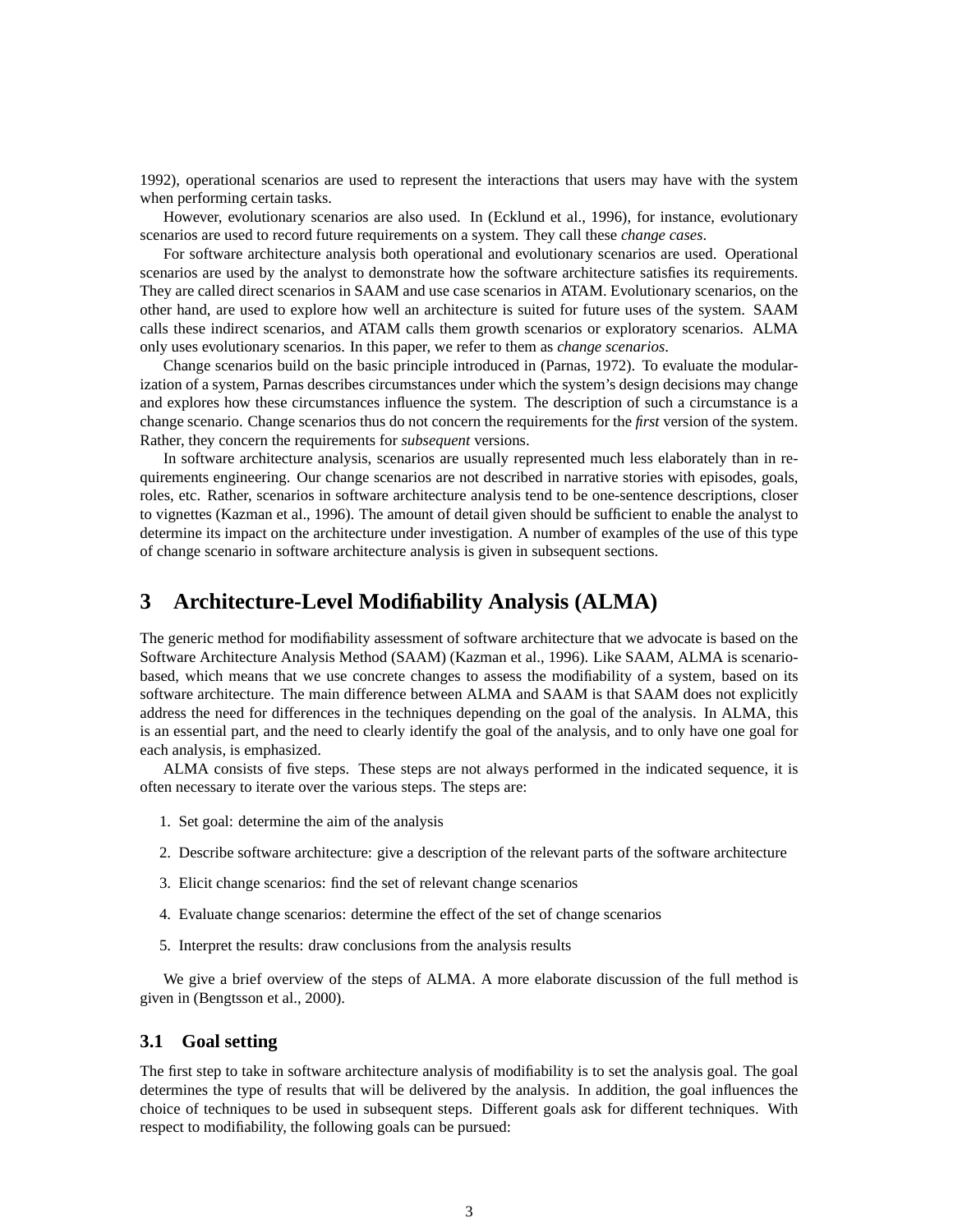• **Risk assessment**: finding types of changes for which the system is inflexible. We are then interested in scenarios which are particularly difficult to accomplish. In terms of effort and probability, we are then interested in the outliers.

In software testing, it is sometimes stated that a test is only useful if it reveals a fault in the software. Pursuing this analogy, we may state that, in the risk-oriented approach to software architecture analysis, a change scenario is only useful if it exposes a risk, i.e. the changes it induces are difficult to accomplish. This approach presupposes that we are able to estimate the probability that a given change scenario will occur. So, for risk assessment we look for a set of change scenarios that complies with the operational *risk* profile of the system.

• **Maintenance cost prediction**: estimating the cost of (adaptive) maintenance effort for the system in a given period. In a very general sense, we then use a maintenance cost function  $C_{average}$  (the average cost per change scenario) of the form

$$
C_{average} = \frac{\sum_{i=0}^{n} C(change_i) \times p(change_i)}{n}
$$

where  $C(change_i)$  denotes the effort or cost required to realize the *i*-th change scenario, and  $p(change_i)$ denotes the probability this scenario will occur.

This approach requires cost estimates associated with each change scenario. At the global level we are dealing with, where only large-grained components and their interfaces have been identified, the accuracy of these estimates, and the predictions made on the basis thereof, need to be considered carefully. This approach also presupposes that we are able to estimate the probability that a given change scenario will occur. If no such information is available, we assume a uniform distribution. In either case, we are interested in identifying those change scenarios that are likely to occur during the operational life of the system. I.e. we look for a set of change scenarios that matches the operational *change* profile of the system.

• **Software architecture comparison**: comparing two or more candidate software architectures to find the most appropriate one. The difference with the two aforementioned goals is that in comparison we make relative statements about a number of candidate software architectures, while with the other goals we make absolute statements about a single candidate.

In comparison we are interested in finding the differences between the two software architectures, so the scenario elicitation should be aimed at finding change scenarios that are treated differently by the candidates.

#### **3.2 Software architecture description**

After the goal of the analysis is set, the next step is to create a description of the software architecture. To do so, two sources of information are useful. The architecture designs used within the development team are an important source. In addition, we may interview the architect(s) of the system for additional information.

The software architecture description has a dual role in the analysis. It should be detailed enough to enable us to do an architecture level impact analysis for the set of change scenarios, i.e. assess their effect based on the software architecture. Conversely, to be able to assess the modifiability of an architecture, its description should make the major decisions that affect modifiability explicit. In our experience, software architecture descriptions that are available at the start of the analysis often do not meet these requirements. Part of the discussion with the architect then is focused on making the modifiability-affecting decisions explicit, i.e. creating the appropriate architectural description.

A software architecture description usually consists of a number of views, where a view is a representation of a system from a certain perspective. As we have argued in (Lassing et al., 2001), several architecture views are required for architecture-level modifiability analysis. At the software architecture level modifiability has to do with separation of functionality and dependencies, i.e. *how do we distribute the functionality over components?* and *how are these components related?* Allocation of functionality determines which components have to be adapted to realize certain changes and dependencies determine how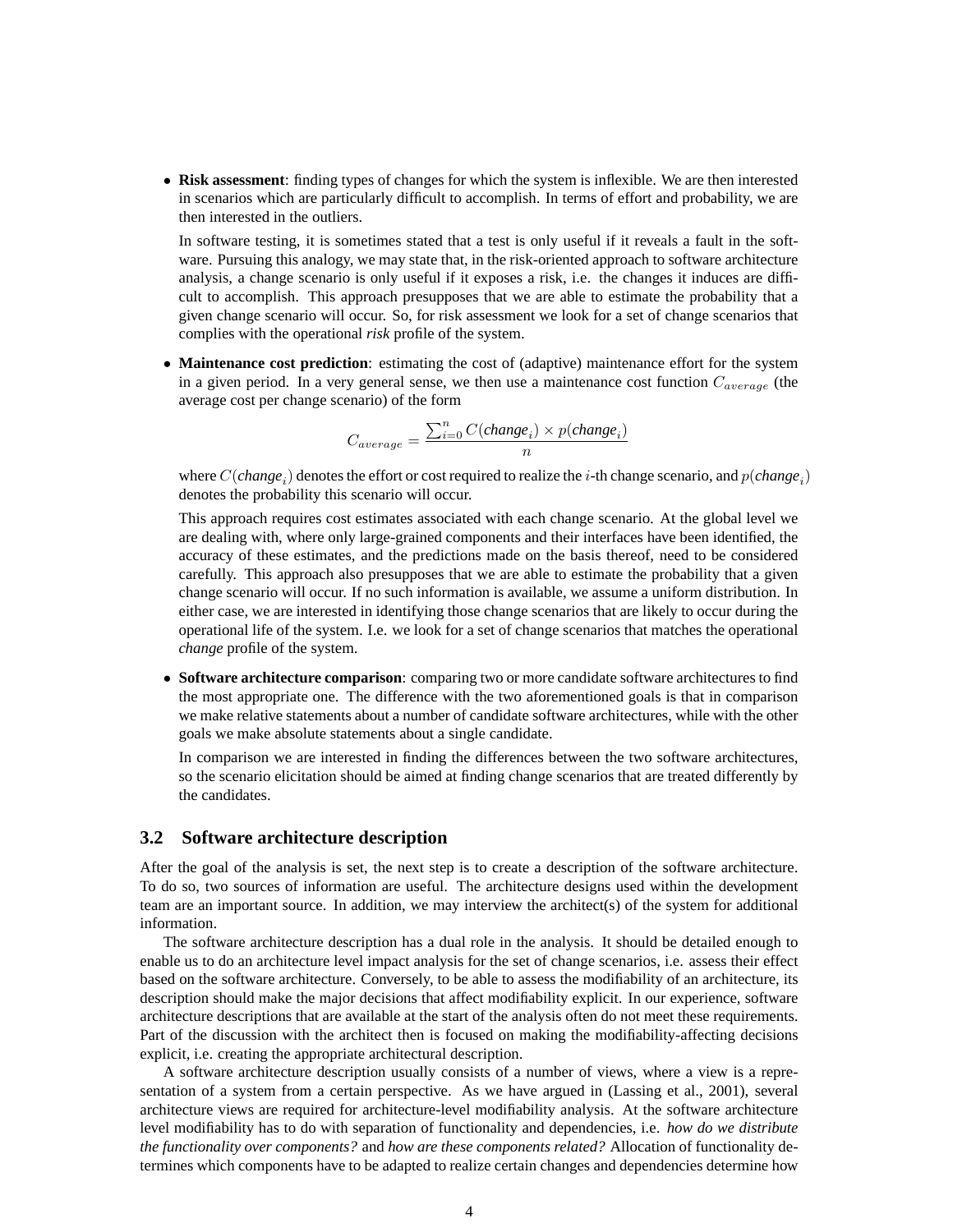changes to a component affect other components. In an architectural description in which modifiability is addressed these decisions should be made explicit.

The aforementioned questions focus on the system's internals. For business information systems it is not sufficient to study only the internals of the system. Such systems are rarely isolated; they are often part of a larger suite of systems. At the system's level questions similar to the ones at the component level recur: *how do we distribute functionality over systems?* and *what are the dependencies between these systems?*. Therefore, we split the description of a system's software architecture into two parts: (1) the *external architecture*: the software architecture at the systems level, and (2) the *internal architecture*: the software architecture of the internals of the system.

#### **3.3 Scenario elicitation**

One of the most important steps in modifiability analysis is the elicitation of a set of change scenarios. This set of change scenarios captures the events that stakeholders expect to occur in the future of the system. The main technique to elicit this set is to interview stakeholders, because they are in the best position to predict what may happen in the future of the system. In addition, they are able to judge the likelihood of the change scenarios obtained. This likelihood is important because unlikely scenarios are not relevant for the analysis and can be discarded. However, relying on stakeholders only to come up with change scenarios also poses a threat to the completeness of the analysis, because change scenarios that are not foreseen by the stakeholders are not considered in the next steps of the analysis. The aim of the scenario elicitation step is to come to a set of change scenarios that adequately supports the goal that we have set for the analysis.

#### **3.4 Scenario evaluation**

After eliciting a set of change scenarios, we determine their effect on the system. To do so, we perform an architecture-level impact analysis for each of the scenarios individually. This means that we determine the components of the system and components of other systems that have to be adapted to implement the change scenario. This task is typically performed in collaboration with members of the development team.

#### **3.5 Interpretation**

After we have determined the effect of the change scenarios, we can interpret the results to come to a conclusion about the system under analysis. The way the results are interpreted is again dependent on the goal of the analysis.

If the goal of the analysis is risk assessment the results of the scenario evaluation are investigated to determine which change scenarios pose risks, i.e. for which scenarios the product of probability and costs is too high. The criteria for determining which values are still acceptable should be based on managerial decisions by the owner of the system. When risks are found, various risk mitigation strategies are possible: avoidance (take measures to avoid that the scenario will occur or take action to limit their effect, for instance, by use of code-generation tools), transfer (e.g. choose another software architecture) and acceptance (accept the risks).

If the goal of the analysis is to do maintenance prediction, the aim of this step is to come to an estimate of the amount of effort that is required for maintenance activities in the first period after the system is made operational. Again, the owner of the system should decide whether this estimate is acceptable. If not, one may decide to choose another architecture, renegotiate quality and/or functional requirements, etc. If the goal of the analysis is architecture comparison, we compare the results of the evaluation of the two sets of scenarios and choose the most appropriate candidate architecture. Again, it is important that the likelihood of the scenarios is considered in this selection process.

### **4 Sagitta 2000/SD**

Sagitta 2000/SD is a large information system that is being developed by the Tax and Customs Computer and Software Centre of the Dutch Tax and Customs Administration on behalf of Dutch Customs. The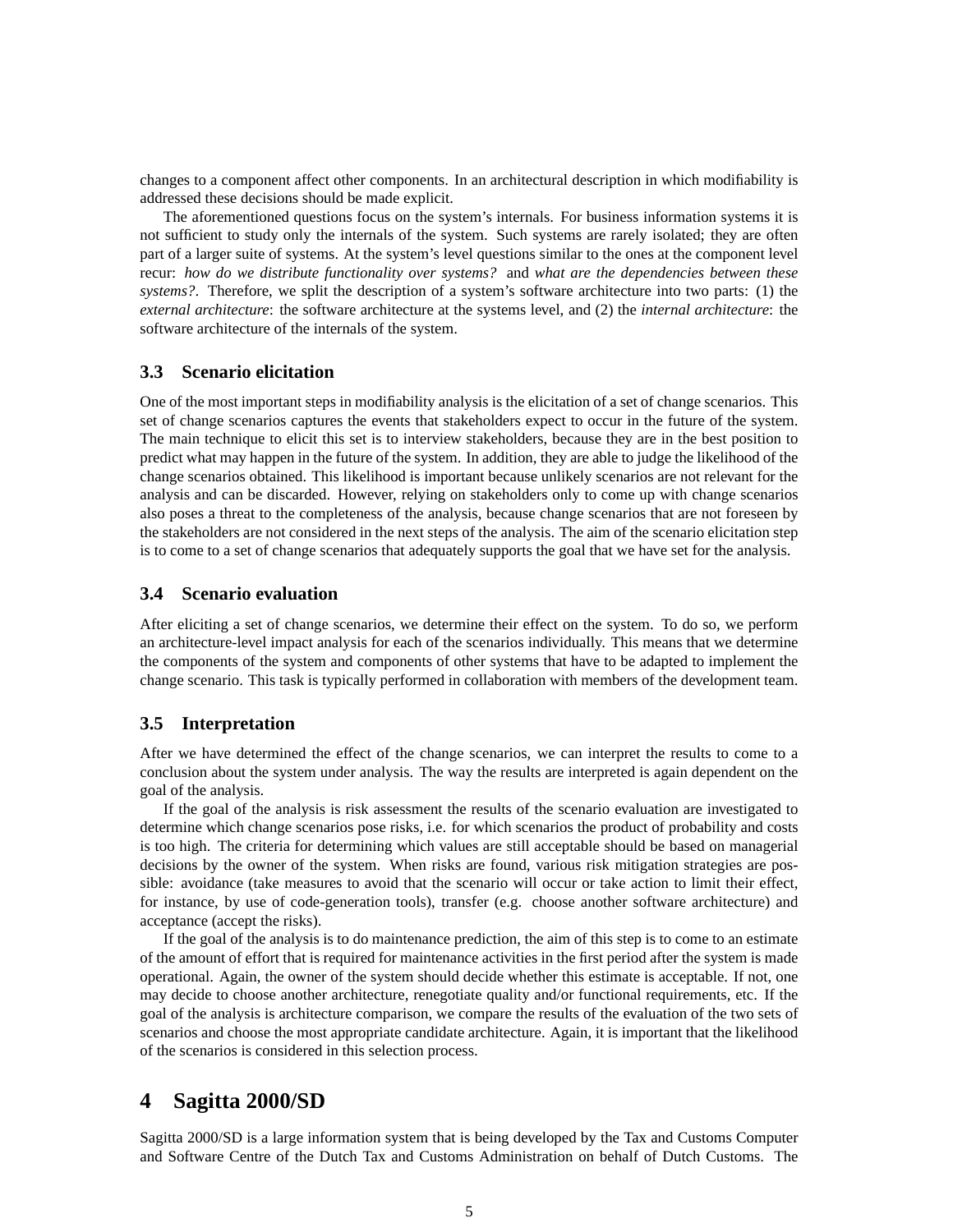

Figure 1: Context view of Sagitta 2000/SD

development effort of Sagitta 2000/SD is estimated at more than 60 person-years. Sagitta 2000/SD supports processing of supplementary declarations of large companies regarding their imports of goods. We were asked to analyze its modifiability.

The software architecture of this system<sup>1</sup> is depicted in Figures 1 and 2. Both figures employ the UML notation (Rumbaugh et al., 1998). In either figure, the boxes denote components and the arrows denote connectors between components. While the connectors in Figure 1 are type-labeled, those in Figure 2 are not further specified at this level of detail.

Figure 1 shows the context view of Sagitta 2000/SD. The purpose of this view is to show the systems in the environment of Sagitta 2000/SD and their communication. It is a view of the external architecture. Supplementary declarations are submitted by customers through the incoming gateway system. This system converts the declarations to a standard format and transfers them to Sagitta 2000/SD. The declarations are then checked in Sagitta 2000/SD and messages are sent to the customers through the outgoing gateway. The Workflow Manager controls the flow of declarations through the systems. The administration and algorithms systems provide access to a number of shared databases and systems that provide common functionality. These databases and systems are not directly accessible, but their data and functions are made available through 'services' of the administration and algorithms systems. Examples of these services are the 'customer' service, which is used to access data about customers, and the 'tariffs and measures' service, which determines the tax rates and measures that apply to a group of goods. The systems in the environment of Sagitta 2000/SD are owned and maintained by different departments.

The conceptual view is shown in Figure 2. This view shows the architectural solution that was cho-

<sup>&</sup>lt;sup>1</sup>This case is treated more extensively in (Lassing et al., 2001). For the sake of brevity, we only consider the context and conceptual view of the system here.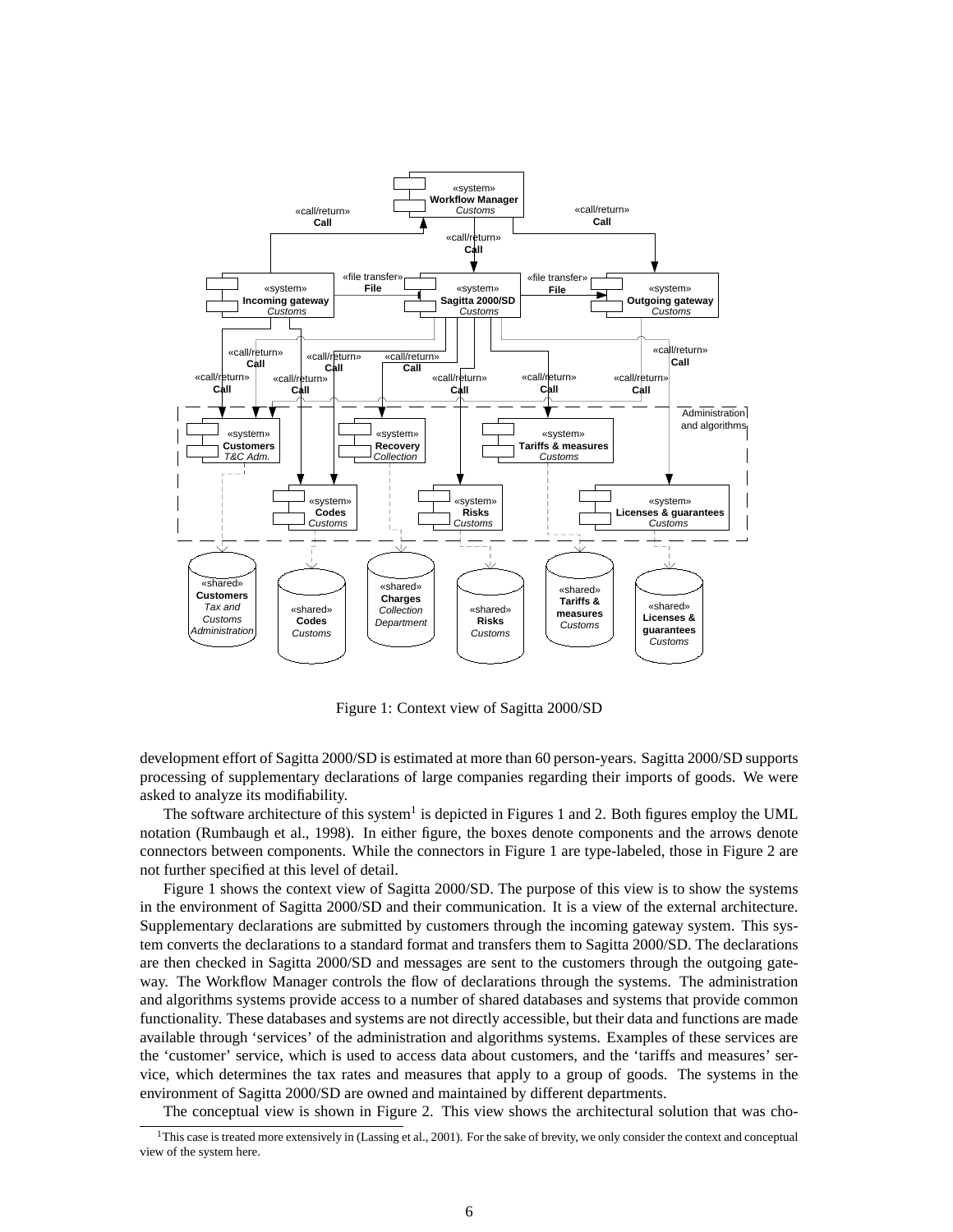

Figure 2: Conceptual view of Sagitta 2000/SD

sen for Sagitta 2000/SD. The conceptual view is a view of the internal architecture. Declarations enter the system from the incoming gateway, undergo a number of transformations, controlled by the Workflow Manager, and finally customers are informed about their assessments. The transformations that the declarations undergo are the following. First, the correctness of the declarations is validated, after which they are stored in the declaration store. The next step is to determine the sum of the charges, which is sent as an estimated tax assessment to the customer. After that, the verification procedure is determined and the customer may be asked to submit additional documents. The thoroughness of the verification is determined by the risk of the declaration and the required measures. The risk is determined using a number of factors, such as the level of the charge. Subsequently, the actual verification of the data of the declarations is performed according to the procedure determined in the previous step and a final tax assessment is sent to the customers.

# **5 Sagitta 2000/SD data**

The input to this validation study consists of the change requests for Sagitta 2000/SD that were submitted in the period between the end of our initial analysis and the start of our validation effort. This period runs from september 1999 until february 2001. During this period 117 CRs were submitted, which were stored in a reporting tool together with an analysis of their effect and an estimation of the effort required. Accepted CRs are incorporated in one of the system releases, of which there were three during this period. It should be noted that these CRs are not the only source of changes realized in these releases; the releases also include changes that originate from the planned evolution of the system and adaptations to the technical environment. Changes of the former type are not documented individually and changes of the latter type are documented in another way. In this validation we limit ourselves to the set of changes stored in the CR tool, because the documentation we have at our disposal about the others is not sufficient for our analysis purposes. As a consequence, we only consider scenarios from our initial analysis that relate to changes with a functional flavor, and ignore those that pertain to the technical infrastructure only.

A first examination of the set of CRs learns that some of them concern situations in which the functional requirements were not implemented correctly. We do not include these CRs in this study, because they represent implementation bugs which were explicitly excluded from our initial analysis. To isolate the CRs that concern implementation bugs, we classify the CRs along two dimensions: (1) whether or not the CR leads to new functionality and (2) whether or not the functional specification was initially correct and complete with respect to the CR.

The result of this classification is shown in Table 1. The upper row in this table ('New functionality added') contains the CRs that lead to new system functions, either because of changed circumstances (lefthand column) or because these functions were not identified yet in the initial requirements analysis phase (right-hand column). The bottom row ('New functionality not added') contains the CRs that do not extend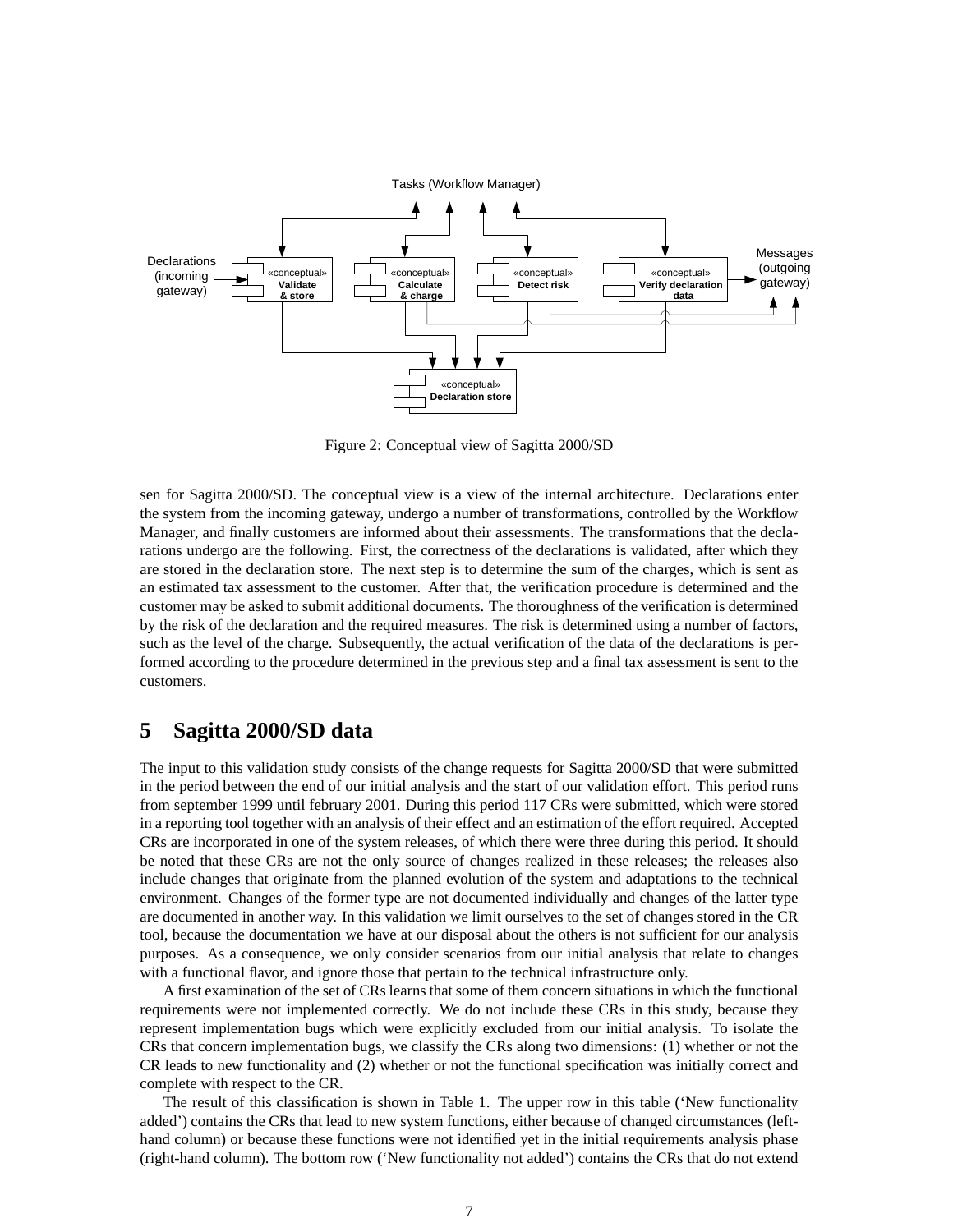|                             | Functional spec | Functional spec | Functional spec |
|-----------------------------|-----------------|-----------------|-----------------|
|                             | correct         | incorrect       | incomplete      |
| New functionality added     | 28 CRs          |                 | 6 CRs           |
| New functionality not added | $61$ CRs        | 22 CRs          |                 |

Table 1: Change requests and the requirements

the system's functionality, but do require adaptations to the system. The CRs of this row either concern corrections to the functional specifications resulting in adaptations to existing functions (middle column), or inconsistencies between the way the system is implemented and its functional specification (left-hand column). The 61 CRs of the latter category represent implementation bugs. This leaves us with 56 CRs that are used in the remainder of this paper: 28 CRs that concern changes to the initial specs, 6 CRs that concern new functionality, and 22 CRs that concern errors in the initial specs.

Table 2: Mapping change requests to change scenarios

| Change scenario                                                                                            | CR       |
|------------------------------------------------------------------------------------------------------------|----------|
| S.1 What needs to be changed to include support for administrative audits in Sagitta 2000/SD?              |          |
| <b>S.2</b> Is it possible to include support for fully automated processing of supplementary declarations? |          |
| (without human intervention)                                                                               |          |
| <b>S.3</b> What needs to be changed to enable customers to submit their supplementary declaration          | 354      |
| through e-mail, through EDI or on paper?                                                                   |          |
| S.4 What needs to be changed to register additional information about clients?                             |          |
| <b>S.5</b> What happens when the new European code system is adopted?                                      | 399      |
| S.6 What happens when the underlying data model of Sagitta 2000/SD is changed?                             | 332, 393 |
| <b>S.7</b> What changes are necessary to adapt the process belonging to the processing of supplementary    | 333      |
| declarations?                                                                                              |          |
| <b>S.8</b> What is needed to make parts of Sagitta 2000/SD available to other systems?                     |          |
| <b>S.9</b> What needs to be changed when RIN (new tax recovery system) is adopted?                         | -        |
| <b>S.10</b> What needs to be changed when BVR (new relation management system) is adopted?                 |          |
| S.11 What needs to be changed when the new workflow management system is adopted?                          |          |
| S.12 What needs to be changed when the incoming gateway comes under the responsibility of the              |          |
| central department concerned with all inputs?                                                              |          |
| <b>S.13</b> What needs to be changed when the final incoming gateway uses another format than the          | -        |
| temporary incoming gateway?                                                                                |          |

# **6 Predicting complex changes**

As noted in the introduction, we are interested in identifying architectural risks and, thus, we look for complex change scenarios. We use a framework with categories of complex change scenarios to help us structure the scenario elicitation process. In this section we study whether we were able to predict the complex changes that have so far occurred in the life cycle of Sagitta 2000/SD. More specifically, we want to find out which complex changes we did not foresee and why. To find these changes, we classify the CRs along two dimensions:

- Did we foresee the CR in our initial analysis?
- Would our method classify the CR's impact as complex?

Our first step is to determine which CRs we did foresee during our initial analysis. The mapping of the set of CRs to the change scenarios identified in our analysis is shown in Table 2. We foresaw five CRs (332,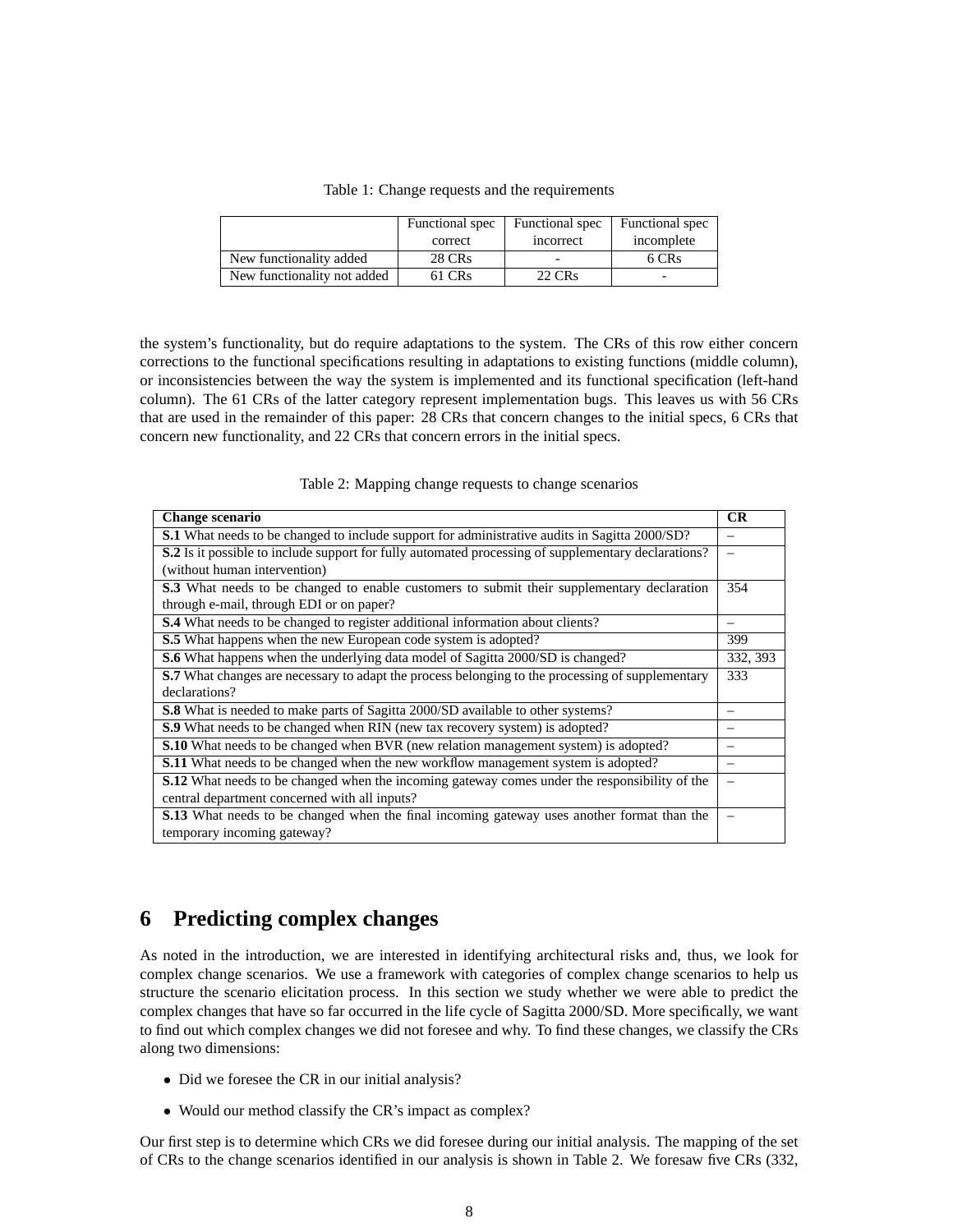333, 354, 393 and 399 $2$ ). Nine of the change scenarios identify did not actually happen.

The next step is to find out which of the CRs are complex according to ALMA, our analysis method. To this end, we classify the CRs using our scenario classification framework for risk assessment. In this framework, we distinguish the following categories of complex changes:

- Changes that involve different system owners. A system owner is an organizational unit financially responsible for the development and management of a system, or simply put the entity that has to pay for adaptations to the system. Changes are more complex if different owners are involved. Not only because of the additional coordination between parties, but also because all owners involved have to be persuaded to implement the necessary changes. We make a further distinction between changes initiated by the owner of the system under analysis, and changes initiated by others but require the system under investigation to be adapted.
- Changes that affect the architecture. These concern changes that affect the architecture, as opposed to changes affecting individual components only. In terms of figures 1 and 2, a change affects the architecture if it results in the addition or deletion of one or more components or connectors, or the semantics of one or more components or connectors changes. Overhauling the architecture is risky. We make a further distinguish between changes that affect the internal architecture only (i.e. the internals of Sagitta 2000/SD) and changes that affect the external architecture (Sagitta 2000/SD and the systems it interacts with).
- Changes that introduce version conflicts. Finally, changes are considered complex if they result in the presence of different versions of some architectural element. For instance, if a certain change in Sagitta 2000/SD necessitates a change in one of the services provided by the administration and algorithms systems (see figure 1), and another system using that same service does not implement the same change, we may have to cope with two versions of that service. Different versions of an architectural element may introduce a number of difficulties. Eventually, this may require changes to elements that were initially unaffected by the change.

The result is shown in Table 3. Three CRs are complex because they are initiated by the owner of Sagitta 2000/SD but affect other systems as well, eight CRs are complex because they require adaptations to the internal architecture. The other CRs are not complex.

| Not complex                                                                              | 45 change requests   |
|------------------------------------------------------------------------------------------|----------------------|
| Initiated by the owner of the system under analysis, but require adaptations to other    | 3 change requests    |
| systems                                                                                  | (354, 400, 424)      |
| Initiated by others than the owner of the system under analysis, but require adaptations |                      |
| to that system                                                                           |                      |
| Require adaptations to the external architecture                                         |                      |
|                                                                                          | 8 change requests    |
| Require adaptations to the internal architecture                                         | (306, 319, 324, 329, |
|                                                                                          | 333, 334, 396, 397)  |
| Introduce version conflicts                                                              |                      |
| Total                                                                                    | 56 change requests   |

Table 3: CRs in the scenario classification framework

Table 4 shows the result of combining both classifications. In the remainder of this section, we direct our attention to the upper row of this table – the goal of the architecture analysis of Sagitta 2000/SD was risk assessment and, therefore, we focus on complex changes. 11 CRs are complex, only two of which we had foreseen. Table 5 elaborates the two complex CRs that we did foresee. For both CRs, this table includes: (1) a short description of the CR, (2) an overview of its effect and (3) ALMA's view on its complexity.

 ${}^{2}$ For the moment, we refer to CRs using their numbers only; some of the CRs are elaborated below.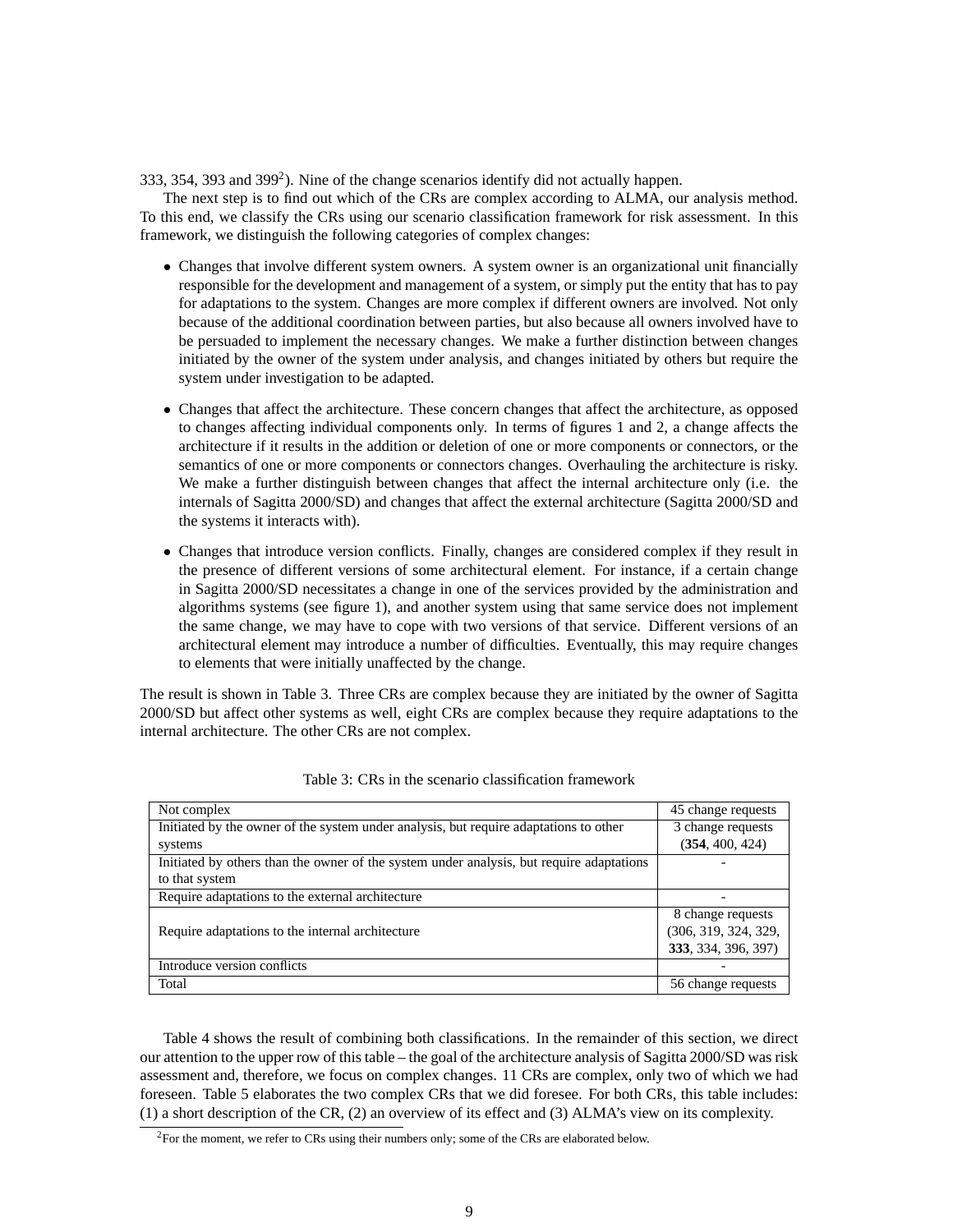|                    | Foreseen                             | Not foreseen                                                       |
|--------------------|--------------------------------------|--------------------------------------------------------------------|
| Complex (ALMA)     | 2 change requests<br>(333, 354)      | 9 change requests<br>(306, 319, 324, 329, 334, 396, 397, 400, 424) |
| Not complex (ALMA) | 3 change requests<br>(332, 393, 399) | 42 change requests                                                 |

Table 4: Results of classifying CRs (foreseen vs complex)

Table 5: Foreseen CRs with complex associated changes

| CR  | <b>Description</b>                                                                                             |
|-----|----------------------------------------------------------------------------------------------------------------|
| 333 | Remodeling the business process for handling supplementary declarations: The current business process          |
|     | turned out to have some limitations. Therefore, a number of changes to the business process were required.     |
|     | These were implemented collectively using this CR.                                                             |
|     | Effect: The aim of the architectural solution with a separate Workflow Manager was to support changes          |
|     | in the business process by limiting their effect to the tables of the Workflow Manager. However, it turned     |
|     | out that the changes that were required for this CR could not be realized by adapting these tables only;       |
|     | dependencies between components involved in these processes made that the system's structure had to be         |
|     | adapted as well.                                                                                               |
|     | ALMA: Complex, because the internal architecture of the system had to be adapted.                              |
| 354 | Send the specification of taxes payable to customers using a medium other than paper: It was the intention     |
|     | that the specification of taxes payable would be sent to customers on paper. However, in some cases, it        |
|     | turns out that this specification is too large to be sent on paper. So, another medium should be used instead. |
|     | <i>Effect:</i> The outgoing gateway had to be adapted to support the new medium for sending the specification. |
|     | ALMA: This CR is initiated by the owner of Sagitta 2000/SD but affects the outgoing gateway, for which         |
|     | another owner is responsible. Therefore, ALMA classifies this CR as complex.                                   |

In the initial analysis of Sagitta 2000/SD, we already identified CR 333 as change scenario S.7. When we evaluated the change scenario at that time, however, it was considered not complex, because the evaluation suggested that its impact would be limited to the Workflow Manager. When the change scenario actually occurred and was submitted as CR 333, it turned out that its effect was more dramatic; due to dependencies between components, the changes required the structure of the system to be adapted. We had not identified these ripple effects in our earlier analysis. This illustrates one of the experiences we discuss in (Lassing et al., 2000): although the software architect will have a reasonable understanding of the decomposition of functionality, it nevertheless often proves difficult to decide whether a change scenario will affect the interfaces of a component and, through these, affect other components in the architecture. The main reason for this is the amount of detail present in the description of the architecture, which in turn is determined by the architect's understanding of the problem and its solution.

Similar experiences are reported in (Lindvall and Runesson, 1998) and (Lindvall and Sandahl, 1998). In (Lindvall and Runesson, 1998), the authors show that even detailed design descriptions lack information necessary for performing an accurate analysis of ripple effects. Since less detail is available at the software architecture level, this is an even more relevant problem there. In (Lindvall and Sandahl, 1998), it is shown that even experienced developers clearly underestimate the number of components impacted by a change (though they were almost always right in identifying the components that needed change).

Each change scenario denotes a class of (similar) changes. In our analysis, we assumed that each change to the business process had the same effect on the software architecture. Apparently, though, some of these changes are more complex than others, and this particular change scenario was, on hindsight, defined too broadly. This resembles equivalence class partitioning as applied in software testing (van Vliet, 2000). If the partitioning is perfect, then the testset is perfect too; if not, there is a chance that some errors go unnoticed.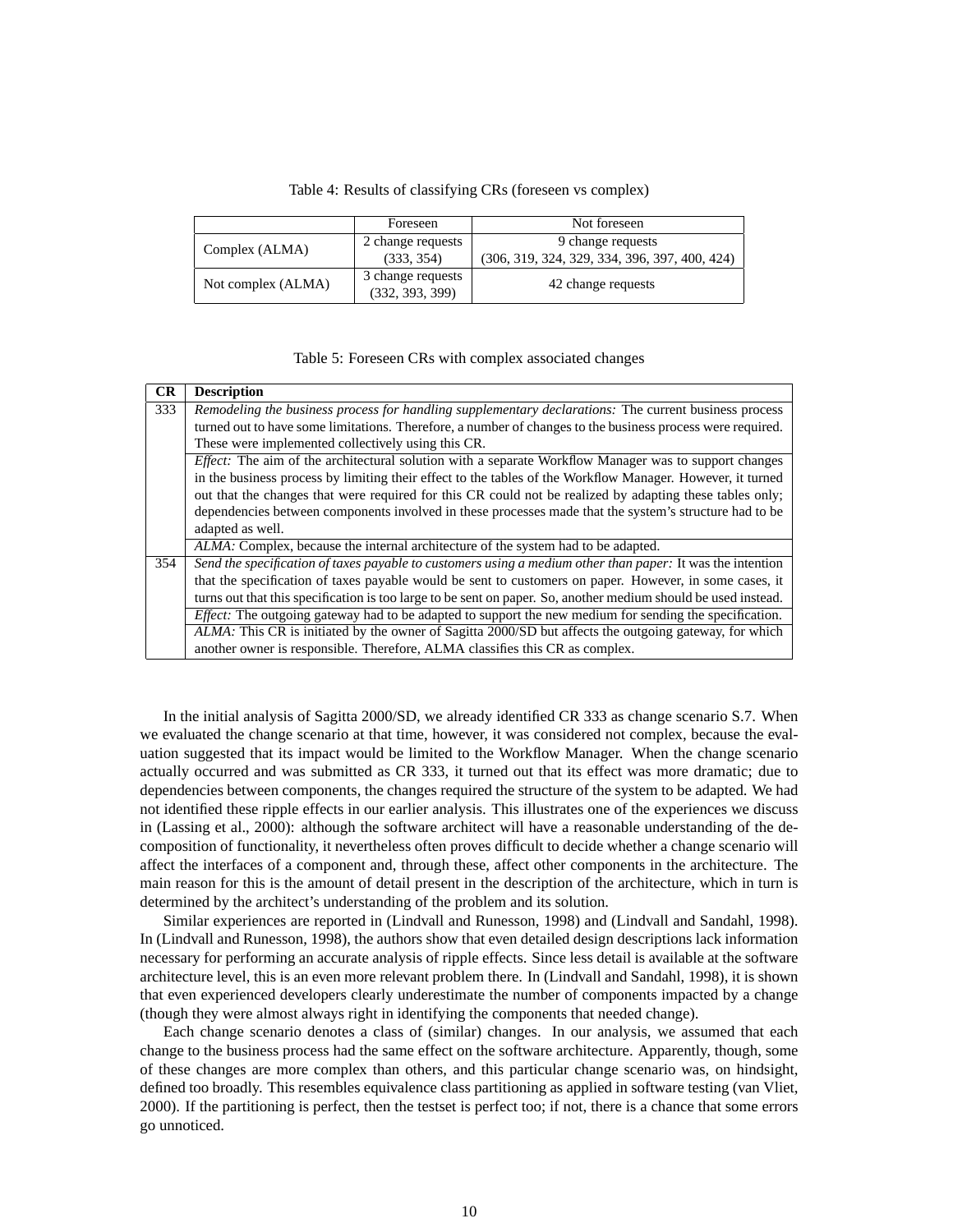| Table 6: Unforeseen CRs with complex associated changes |  |  |  |  |
|---------------------------------------------------------|--|--|--|--|
|---------------------------------------------------------|--|--|--|--|

| CR  | <b>Description</b>                                                                                                 |
|-----|--------------------------------------------------------------------------------------------------------------------|
| 324 | Reasons for holding a supplementary declaration cannot be closed for a group of articles of a supple-              |
|     | mentary declaration: When a supplementary declaration is processed, Sagitta 2000/SD checks whether                 |
|     | conditions apply that require the declaration to be checked by a staff member. Examples of such condi-             |
|     | tions are additional documents that have to be handed in or the need for physical inspection of the goods.         |
|     | These conditions are called <i>reasons for holding</i> . The staff member has to check these and close all of them |
|     | manually, before the declaration can continue through the process. Currently, it is only possible to close         |
|     | reasons for holding one by one. However, some declarations result in thousands of such reasons. There-             |
|     | fore, it should be possible to close a number of reasons for holding in one step, based on some selection          |
|     | criterion.                                                                                                         |
|     | Effect: To realize this CR, four components had to be added to the system, one for each of the four types          |
|     | of reasons for holding. These have to be integrated into the verification process of the system. In addition,      |
|     | conditions that allow one to select a group of reasons for holding have to be formulated .                         |
|     | ALMA: This CR involves integrating four new components to the system so its effect can be classified as            |
|     | a change to the internal architecture and, therefore, as complex.                                                  |
| 329 | Declarations can only be processed by one staff member at a time: Large declarations are often processed           |
|     | by several staff members. In the current system, this is not possible. This CR is aimed to change this             |
|     | situation.                                                                                                         |
|     | <i>Effect:</i> This CR contradicted with the architectural approach of the system – a declaration is processed by  |
|     | only one staff member at a time – and thereby it affected almost all components of the system.                     |
|     | ALMA: Because the approach of the system is changed, requiring the structure of the system to be adapted,          |
|     | ALMA classifies this CR as a change to the internal architecture of the system and, therefore, as complex.         |
| 400 | No historic information about entrepreneurs is kept: Information about entrepreneurs is used to check              |
|     | whether the entity that submits a supplementary declaration is registered as an entrepreneur. However, no          |
|     | historic information on entrepreneurs is maintained. So, when an entrepeneur discontinues his business he          |
|     | is removed from the database and if he thereafter submits a declaration, this declaration is rejected.             |
|     | Effect: To maintain historic information about entrepreneurs, the datamodel that stores these had to be            |
|     | adapted as well as the 'customer' service that provides access to the information about entrepreneurs.             |
|     | ALMA: This CR is initiated by the owner of Sagitta 2000/SD but affects the customer service and the un-            |
|     | derlying system, for which other owners are responsible. Therefore, ALMA classifies this CR as complex.            |
| 424 | Customs means are not calculated when an article originates from a non-EU country, but passes through              |
|     | a EU country: Currently, the tariffs calculation system, TGV, does not cater for the case that an article          |
|     | arrives from an EU country, but was originally sent from a country outside the EU. In those cases, custom          |
|     | means are not calculated properly.                                                                                 |
|     | Effect: This CR required the interface of TGV to be adapated; not only should the country of origin be             |
|     | passed on to TGV, but also the country of dispatch. Furthermore, rules should be added to TGV concerning           |
|     | the tariffs and measures that apply to this type of article.                                                       |
|     | ALMA: This change was initiated by the owner of Sagitta 2000, but it required another system, TGV, to be           |
|     | adapted. Therefore, ALMA classifies this CR as complex.                                                            |

We now turn our attention to the most interesting CRs of Table 4: those that we did not foresee but would have liked to (upper right-hand cell). Table 6 elaborates some of these CRs<sup>3</sup>.

Two CRs concern 'deep' functional changes (CRs 306 and 424). A functional change is termed 'deep' if its implemenentation requires the input of a domain expert. For instance, calculation of custom means for products that are shipped from one EU country to another EU country, which originate in a non-EU country, requires such expert input. The Computer and Software Centre of Dutch Customs is a centralised organization, with little end-user involvement in its software development projects. As a consequence, the stakeholders that we interviewed at that time were mostly people from the 'development side' too. This emphasizes once more that we should involve a mix of stakeholders from the 'development side' and 'user side'. An alternative explanation is that this type of change is difficult to predict at all, because they

<sup>&</sup>lt;sup>3</sup>Note that some of the change requests were not implemented immediately and they reappear, sometimes specified in more detail. Change request 324, for instance, concerns the closure of reasons for holding a supplementary declaration for a group of articles. Similar changes are proposed in change requests 396 and 397.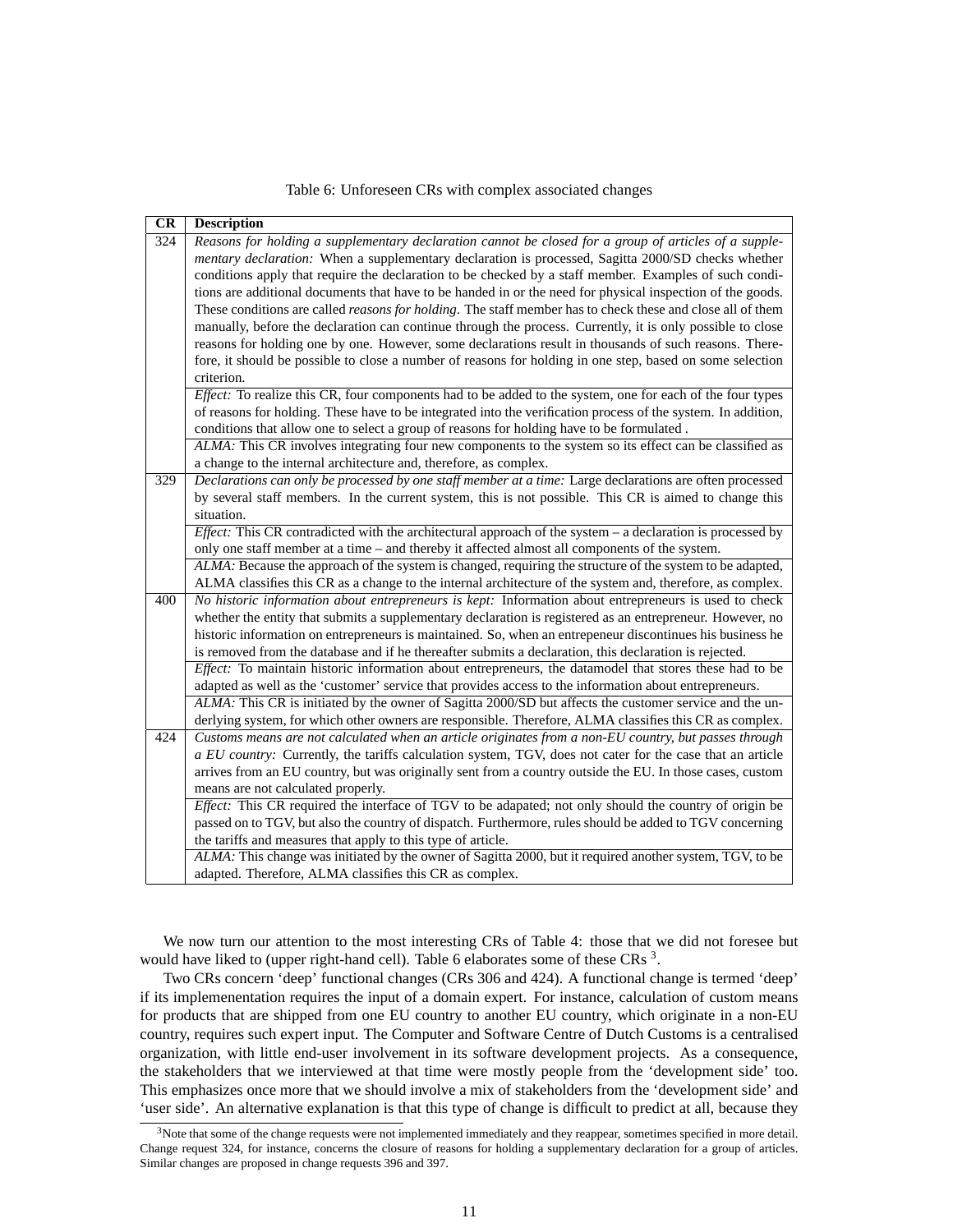originate from changes in national and EU regulations that are far from predictable. It is just not possible to foresee all changes.

Another category of CRs (CRs 319, 324, 334, 396 and 397) result from requirements that were initially not identified. It is not illogical that these CRs were not foreseen in the change scenario elicitation phase of the initial analysis. Had the stakeholders known that these requirements existed, they would have been implemented right from the start.

For the other CRs (CRs 329 and 400), no clear pattern can be distinguished.

A number of CRs (CRs 306, 319, 324, 329, 334, 396 and 397) are considered complex by ALMA because their effect is classified as a change to the internal architecture. Most of these are classified as such because new components are added to the system. We may question whether adding one or a few components really is the type of risk that we want to detect in software architecture analysis; they do not really affect the fundamental organization of the system, i.e. its software architecture.

CR 329, on the other hand, definitely does affect the system's software architecture. The whole system is based on the principle that a declaration is only processed by one staff member – it was explicitly stated so in the system's requirements; abandoning this principle would impact almost every aspect of the system. This CR represents the type of change that we should focus on in the analysis.

An important lesson to be learned from the above is that we may improve our change scenario elicitation process by: (1) challenging the requirements and not accepting them as is and (2) only classifying a change scenario as a change to the internal architecture when it affects fundamental design decisions, not when it merely requires adding or deleting a few components. The question remains how we decide whether a change affects fundamental design decisions. Concerning CR 329, for instance, the views of the system's architecture presented in section 4 do not show that Sagitta 2000/SD is based on the principle of one user per declaration. Nevertheless, this is apparently an important architectural decision related to modifiability. In this case, we could extend the views with narrative text indicating the principle of one user per declaration, but how does one decide that this information is that relevant?

# **7 Predicting the complexity of changes**

Based on the set of CRs we are also able to determine how well our scenario classification framework allows us to predict the complexity associated with a change. To this end, we compare our classification of the complexity of each CR with an expert's opinion and study the differences.

ALMA's classification of the CRs has already been shown in Table 3. To get an expert's view on the complexity of the changes, we asked an experienced developer from Sagitta 2000/SD's development team, who was involved in implementing the change requests, to classify each of the CRs as either complex or not complex. This expert classified 20 CRs as complex and 32 CRs as not complex. For the remaining four CRs, the expert was unable to determine the complexity because these CRs were rejected. Based on their preliminary analysis, however, we were able to classify them in the classification framework.

|                    | Complex                       | Not complex        | Unknown              |
|--------------------|-------------------------------|--------------------|----------------------|
|                    | (expert)                      | (expert)           | (expert)             |
|                    | 9 change requests             | 2 change requests  |                      |
| Complex (ALMA)     | (306, 319, 324, 329, 333,     | (354, 400)         |                      |
|                    | 334, 396, 397, 424)           |                    |                      |
|                    | 11 change requests            | 30 change requests | 4 change requests    |
| Not complex (ALMA) | (280, 293, 303, 312, 332,     |                    | (323, 336, 356, 426) |
|                    | 393, 418, 423, 427, 436, 445) |                    |                      |

Table 7: Complex in our view vs. complex in the expert's view

The (dis-)agreements between ALMA's classification and the expert's opinion are shown in Table 7. Two cells of this table are of particular interest, viz. those cells where ALMA and the expert disagree on the complexity of the required changes.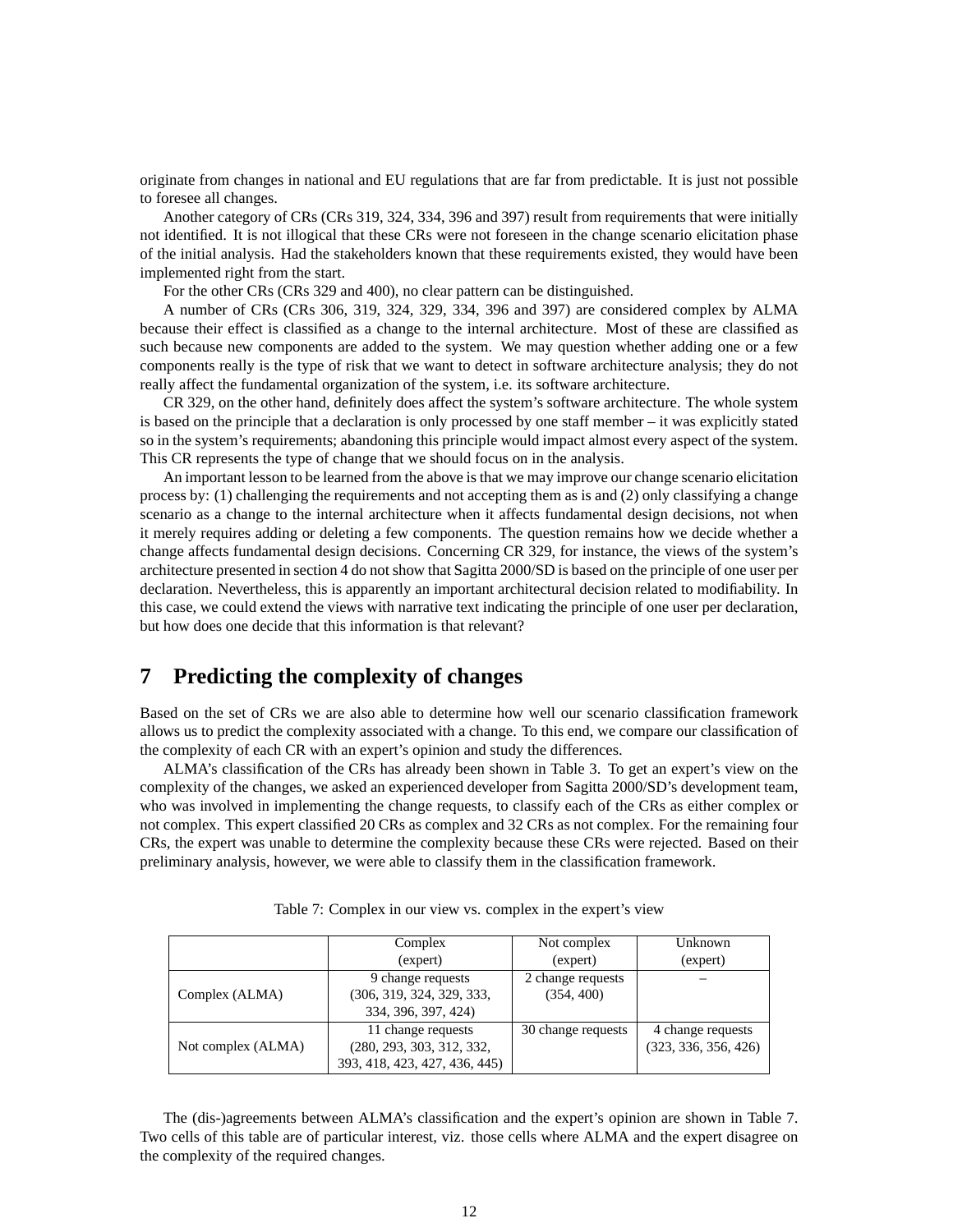ALMA classifies two CRs as complex, which were classified as not complex by the expert. ALMA classifies these CRs as complex because they involve several system owners and, therefore, require additional negotiation and coordination between these owners (see the description of CR 400 in Table 6). We might call this 'politically complex'. However, the expert classified these CRs as not complex. Our expert is a developer: he may not have been part of the political fencing involved. Alternatively, it might be that the CR was not complex because the owners agreed on the necessity of the required changes and these changes were fairly simple to implement.

The opposite case concerns the CRs that the expert considers complex, while ALMA predicted they would not be. This cell of Table 7 contains 11 CRs, some of which are discussed in Table 8.

Table 8: CRs that the expert classifies as 'complex' and ALMA as 'not complex'

| <b>CR</b> | <b>Description</b>                                                                                                |
|-----------|-------------------------------------------------------------------------------------------------------------------|
| 303       | Function component 'Calculate' (EBF017) wrongfully requests guarantees from customers: In some                    |
|           | cases, customers have to provide guarantees for their tax debt. Whether or not a guarantee is required,           |
|           | is determined by function component 'Calculate' (EBF017). However, it turns out that in a number of               |
|           | cases EBF017 does not properly decide on this issue and wrongfully requests guarantees from customers.            |
|           | Effect: To correct the indicated problem, EBF017 had to be adapted.                                               |
|           | Expert's opinion: Complex, because EBF017 contains very complex functionality. The adaptations to this            |
|           | component could only be implemented with help from a domain expert.                                               |
|           | ALMA: The effect of this CR is limited to one component, so ALMA classifies its effect as not complex.            |
| 393       | Declarations should have a repeating group of additional codes for articles and materials: A supplemen-           |
|           | tary declaration consists of a list of articles including a specification of the materials that they are made of. |
|           | Both articles and their specification include 'additional codes'. These codes are, for instance, used by the      |
|           | tariffs calculation system, TGV, to determine the tariffs and measures that apply to the article. Currently,      |
|           | it is only possible to store a single additional code for each article and each material on a supplementary       |
|           | declaration. Due to future EU regulations, articles and materials may have to be accompanied by a number          |
|           | of these codes.                                                                                                   |
|           | Effect: The datamodel of Sagitta 2000/SD had to be adapted. And, as a result of that, the components of           |
|           | the system that access the data involved had to be adapted.                                                       |
|           | Expert's opinion: Complex, because the adaptation to the datamodel affected a large part of the system,           |
|           | and had a number of unforeseen ripple effects.                                                                    |
|           | ALMA: This CR involves adaptations to a number of components, all of which belong to the same owner.              |
|           | So, according to ALMA's evaluation instrument, this CR is classified as not complex.                              |
| 427       | When correcting a declaration it is possible to have the same data in a group twice: A number of at-              |
|           | tributes of a declaration consist of a list. The system should check that these lists do not contain the          |
|           | same information more than once. However, it turns out that the system fails to do so when correcting a           |
|           | declaration.                                                                                                      |
|           | Effect: To solve this issue, the function component 'Correct' (EBF170/095) had to be adapted.                     |
|           | Expert's opinion: Complex, because function component EBF170/095 is technologically very complex.                 |
|           | The adaptation to this component had to be implemented by an experienced developer.                               |
|           | ALMA: The effect of this CR is limited to one component, so ALMA classifies its effect as not complex.            |

A number of these 11 CRs are classified as complex by the expert because they concern a small subset of function components, that are either functionally or technologically complex. CR 303, for instance, was classified as complex, because it requires adaptations to the function component 'Calculate charges' (EBF017), which is functionally complex, meaning that adaptations to this component require the input of a domain expert. Something similar holds for CRs 303, 312, 418, 423 and 436.

CRs 293 and 427, on the other hand, were classified complex by the expert, because they affect function components that are technologically complex. Adaptations to these components can only be carried out by an experienced developer.

The other CRs (332, 393, 445) were classified as complex by the expert because they concerned changes to the system's datamodel. The complexity of these changes is brought about by the dependencies that exist between components of the system and the datamodel resulting in foreseen and unforeseen ripple effects. In a sense, the datamodel is just another complex component. Again, the decoupling of the datamodel and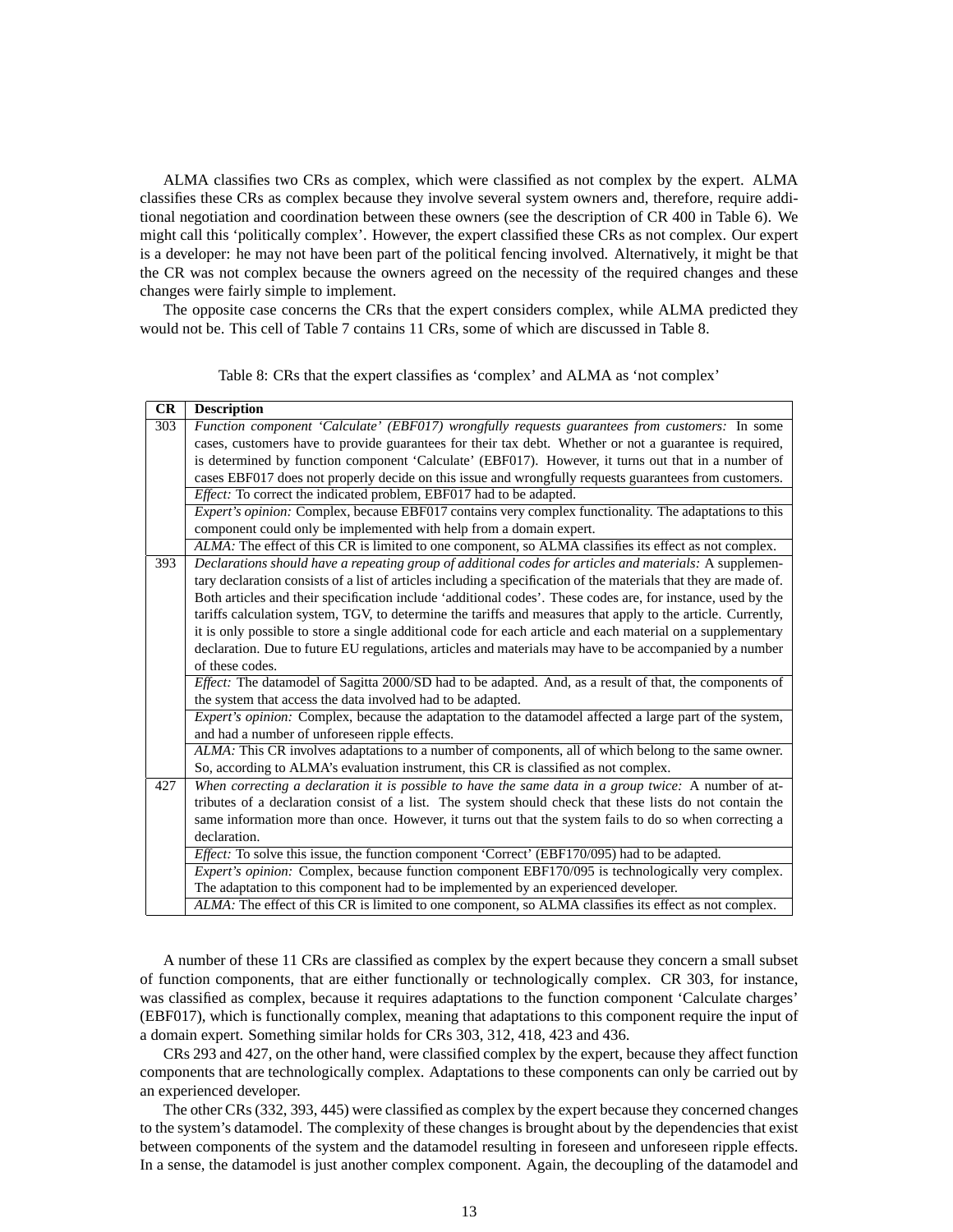its uses in the rest of the system is something that should be addressed in later development stages.

The complexity of these changes is caused by the complexity of a small subset of the components. We should be careful not to jump to the conclusion that this indicates that the software architecture of the system is 'wrong'. Consider, for instance, the study of software metrics by (Redmond and Ah-Chuen, 1990), in which they evaluated various complexity metrics for a number of systems, including the MINIX operating system. For this system, they found that the component that handles ASCII escape character sequences from the keyboard had the highest complexity. Although it is possible to reduce this complexity by splitting the component's functionality over several components, this would also reduce the understandability of the system as a whole. Apparently, this component is 'justifiably complex'. It might well be that the same holds for the complex components of Sagitta 2000/SD.

Apparently, it is difficult to adapt complex components. Therefore, the interfaces of these components should be very carefully selected; complex components should not be affected by changes not directly related to that specific component. The only existing software architecture analysis method that addresses this issue to some extent is SAAM (Kazman et al., 1996). By revealing scenario interactions – different scenarios that affect the same component – SAAM allows us to assess the allocation of functionality to components. Unrelated scenarios that affect the same component suggest suboptimal allocation of functionality. However, SAAM does not consider the complexity of the components themselves in this process; all components are treated alike. So, even if we would have studied scenario interactions, we would not have been able to foresee the complexity of these changes.

It is probably not possible to do more than that at the architecture level. After all, the architecture is an abstraction of the system, meaning that not all of the low-level details are known at this level yet. The complexity of individual components is an issue which merits attention in later development stages.

### **8 Conclusions**

In this paper we report on a validation study that we performed for our Architecture-Level Modifiability Analysis method (ALMA). We revisited the Dutch Tax and Customs Administration to examine the actual evolution of Sagitta 2000/SD, a system whose software architecture we had analyzed two years before. The aim of this study was twofold: (1) assess our ability to *predict* complex changes and (2) assess our ability to predict *complex* changes. To this end, we collected the change requests (CRs) that were submitted since our initial analysis and compared these with the change scenarios that we found in the initial analysis. This study suggests a number of improvements to our analysis method:

- A total of 28 CRs issued during the analysis period concern cases where the requirements were not entirely correct to begin with. Although this may be the result of the particular development process followed for Sagitta 2000/SD, we expect this issue to occur in the life cycle of other systems as well. Apparently, we have been a bit optimistic in our change scenario elicitation in assuming the initial requirements to be correct. This optimism is shared by other software architecture analysis methods; none of them addresses this issue explicitly. The architecture analysis should improve if we explicitly challenge these requirements.
- Adding a few components to and deleting a few components from the system had better not be classified as changes to the system's internal architecture. This predicate should be reserved for changes that affect the fundamental organization of the system.

The study also hints at a number of fundamental limitations of this type of analysis:

- Fundamental modifiability-related decisions need not be visible in the viewpoints available. Though we may improve our guidelines as to the documentation to be included in our viewpoints, they will never be complete, and the involvement of expert stakeholders remains important.
- We did not predict a number of changes. They may have been overlooked by stakeholders during scenario elicitation. Our scenario elicitation process in particular involved fewer stakeholders from the user side than would have been desirable. On the other hand, the actual evolution of a system remains, to a large extent, an unpredictable process.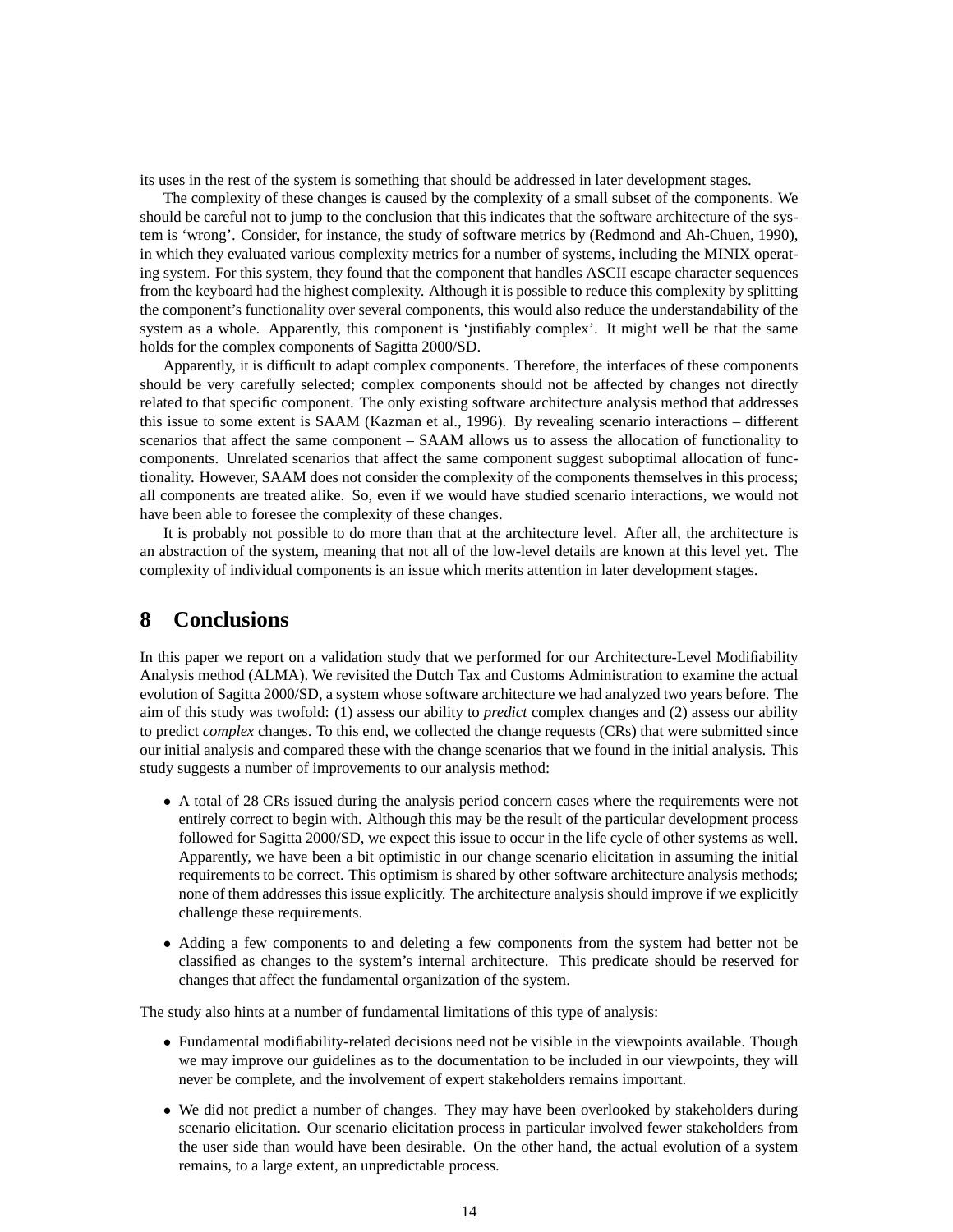• The complexity of a number of CRs is caused by the fact that they concern complex components. We cannot really predict the complexity of individual components at the architecture level. And even if we could, we might not be able to reduce this complexity. Some components are inherently complex.

### **Acknowledgements**

This research is mainly financed by Cap Gemini Ernst & Young. We thank the Dutch Tax and Customs Administration and its Computer and Software Centre for their cooperation. We are especially grateful to Kurt Kiezebrink and Lourens Riemens for their valuable comments and input. In addition, we would like to thank the anonymous referees for their feedback.

### **References**

- Abowd, G., Bass, L., Clements, P., Kazman, R., Northrop, L., and Zamerski, A. (1997). Recommended best industrial practice for software architecture evaluation. Technical Report CMU/SEI-96-TR-025, Software Engineering Institute.
- Antón, A. I. and Potts, C. (1998). A representational framework for scenarios of system use. *Requirements Engineering Journal*, 3(3):219–241.
- Bengtsson, P. and Bosch, J. (1999). Architecture-level prediction of software maintenance. In *Proceedings of the 3rd European Conference on Software Maintenance and Reengineering*, pages 139–147, Los Alamitos, CA. IEEE CS Press.
- Bengtsson, P., Lassing, N., Bosch, J., and van Vliet, H. (2000). Analyzing software architectures for modifiability. Technical Report HK-R-RES–00/11-SE, Högskolan Karlskrona/Ronneby.
- Carroll, J. and Rosson, M. (1992). Getting around the Task-Artifact cycle. *ACM Transactions on Information Systems*, 10(2):181–212.
- Ecklund, Jr, E. F., Delcambre, L. M., and Freiling, M. J. (1996). Change cases: Use cases that identify future requirements. In *Proceedings of OOPSLA '96*, pages 342–358, New York, NY. ACM.
- Filippidou, D. (1998). Designing with Scenarios: A Critical Review of Current Research and Practice. *Requirements Engineering Journal*, 3(1):1–22.
- Jacobson, I., Christerson, M., Jonsson, P., and Övergaard, G. (1993). *Object-Oriented Software Engineering: A Use Case Driven Approach*. Addison-Wesley, Reading, MA.
- Kazman, R., Abowd, G., Bass, L., and Clements, P. (1996). Scenario-Based analysis of software architecture. *IEEE Software*, 13(6):47–56.
- Kazman, R., Klein, M., Barbacci, M., Longstaff, T., Lipson, H., and Carriere, J. (1998). The architecture tradeoff analysis method. In *Proceedings of the 4th International Conference on Engineering of Complex Computer Systems (ICECCS'98)*, pages 68–78, Montery, CA. IEEE CS Press.
- Lassing, N., Bengtsson, P., van Vliet, H., and Bosch, J. (2000). Experiences with software architecture analysis of modifiability. *Accepted for publication in Journal of Systems and Software*.
- Lassing, N., Rijsenbrij, D., and van Vliet, H. (1999). Towards a broader view on software architecture analysis of flexibility. In *Proceedings of the 6th Asia-Pacific Software Engineering Conference '99 (APSEC'99)*, pages 238–245, Los Alamitos, CA. IEEE CS Press.
- Lassing, N., Rijsenbrij, D., and van Vliet, H. (2001). Viewpoints on modifiability. *International Journal on Software Engineering and Knowledge Engineering*, 11(4):453–478.